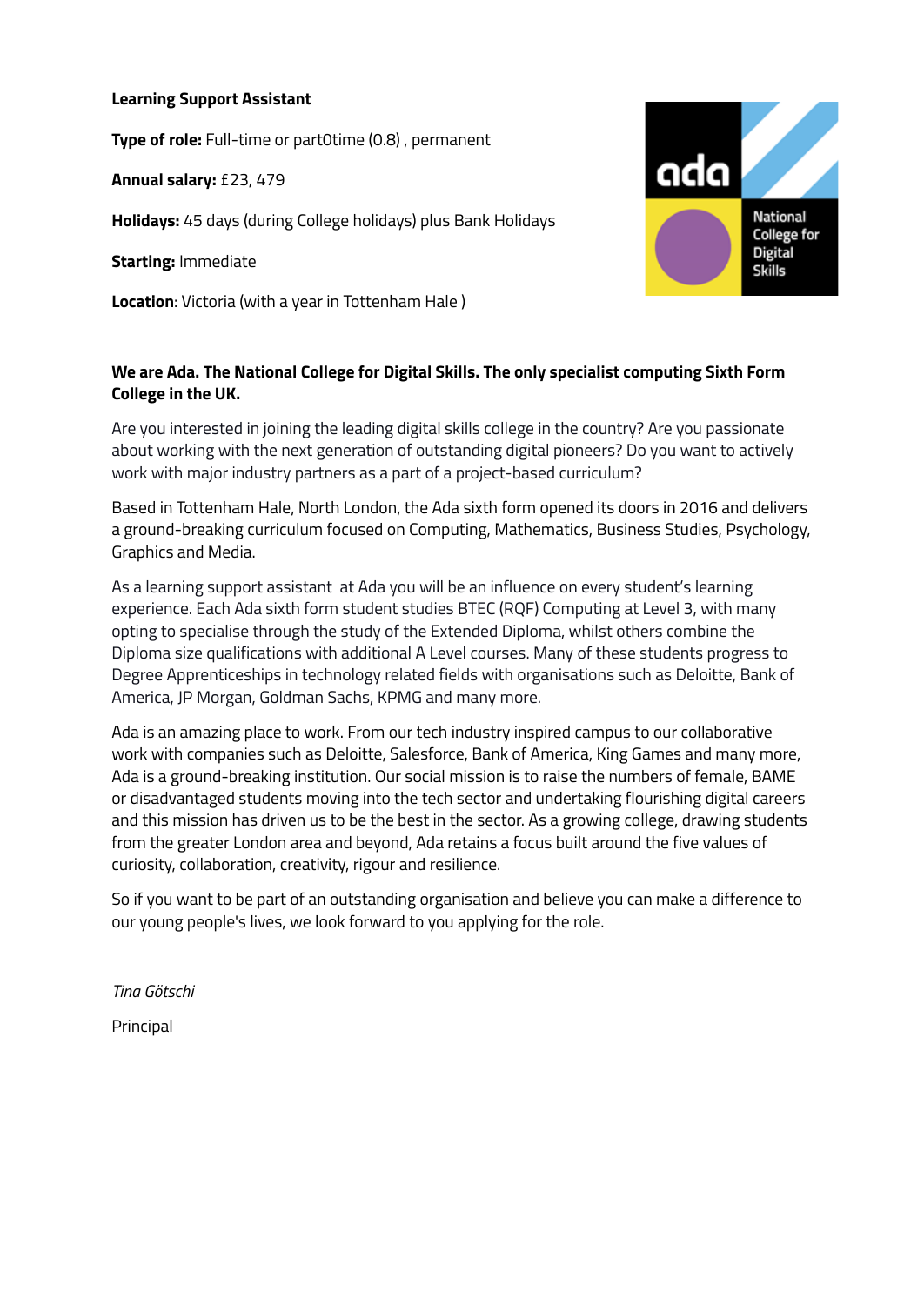### **Purpose:**

To provide high-quality support to all students especially those with additional need and to actively work under the direction of the SENCo and teaching staff to support student achievement both in and out of the classroom. There could be an expectation to supervise groups and occasionally whole classes for a session/lesson in the classroom or outside the main teaching area as required.

The successful applicant will be experienced in supporting students with a range of learning needs including challenges with concentration and retention of knowledge, and those who may have diagnosed learning differences such as Autism Spectrum Disorder, Dyslexia, Dyspraxia as well as English as Additional Language students. Some students will hold an Education Health Care Plan (EHCP).

Good interpersonal skills are essential as the work will involve interacting with a range of different students with varying learning needs, as well as with teachers, other support staff, industry volunteers, as well as parents and carers.

The postholder will need to have an enthusiasm for supporting the development and progress of individual students encouraging them to engage fully with college life whilst being motivated to contribute to the smooth running of our high performing college on a day-to-day basis.

#### **Main responsibilities and duties**

#### **Support for Students**

- Use specialist skills/ training/ experience to support students
- Establish productive working relationships with students, act as a role model and set high expectations
- Promote the inclusion and acceptance of all students and staff within the organisation.
- Support students consistently whilst recognising and responding to their individual needs
- Read the EHCPs and/or stored information for your assigned student/group and be aware of the specific needs and planned strategies for your learners including the delivery of programmes of work and implementation of individual targets
- Encourage students to interact and work cooperatively with others and engage all students in activities
- Promote independence and employ strategies to recognise and reward achievement of self-reliance
- Assist students who have physical difficulties in their mobility around the College and in ensuring equipment is available eg. accompany students leaving class early, ensure books/equipment are available for each class, supervise alternative activities where necessary
- Provide feedback verbal and written to students about progress and achievement
- To supervise individual students, small groups or whole classes as required
- To support students with their attendance and punctuality by making phone calls, attending meetings or conducting home visits with another member of staff
- When required, to support students with remote access to teaching and learning resources

#### **Support for Line Manager and Teachers**

- Work with teachers to establish an appropriate learning environment
- Work with teachers in lesson planning, evaluating and adjusting lessons/ work plans as appropriate
- Monitor and evaluate students' responses to learning activities through observation and planned recording of achievement against predetermined learning objectives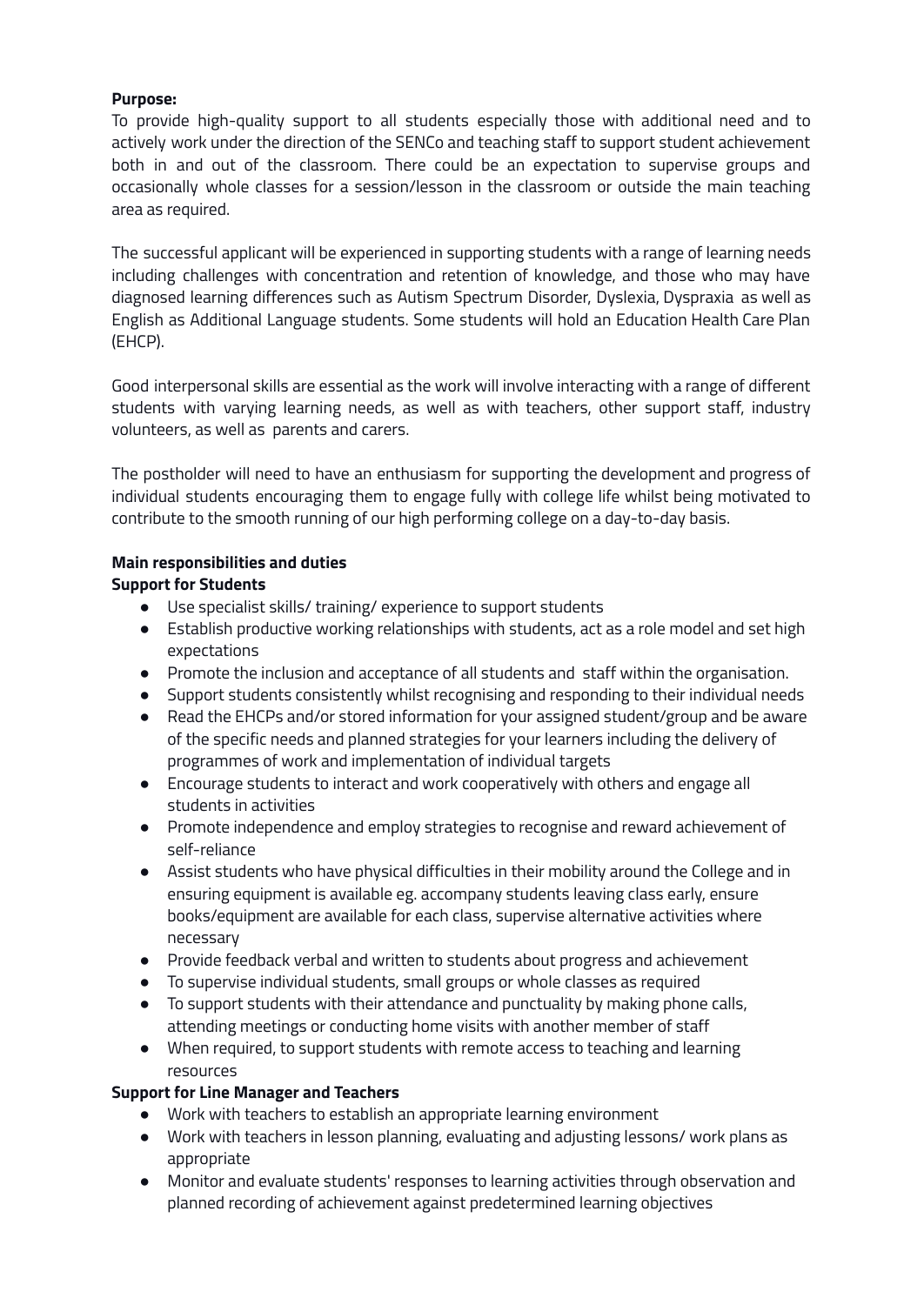- Provide objective and accurate feedback and reports as required, to the Line Manager on student achievement, progress and other matters, ensuring the availability of appropriate evidence
- Be responsible for keeping and updating records as agreed with the Line Manager contributing to reviews of systems/ records as requested
- Maintain running records for students with EHCPs to reflect the work that is being undertaken and contribute to formal review processes led by the SENCO, such as termly support plan meetings and annual reviews
- Assist in the development and implementation of behaviour management strategies and promote positive values, attitudes and good student behaviour, dealing promptly with conflict and incidents in line with established policy and encourage students to take responsibility for their behaviour
- Liaise sensitively and effectively with parents/ carers as agreed with the Line Manager within your role/ responsibility and participate in feedback sessions/ meetings with parents, or as directed
- Administer and assess routine tests and invigilate exams/ tests or act as reader, scribe or other suitable support roles within the examinations process, following any necessary training
- Collaborate with the Line Manager and individual teachers to find appropriate 'next steps' for high need learners and support them with applications where they are progressing to external provision/work
- Provide general clerical/ admin support eg. photocopying, making lists, recording information, filing, producing worksheets for agreed activities etc.
- Under the direction of teachers, prepare the classroom for lessons and clear afterwards as appropriate

## **Support for the Curriculum**

- Implement agreed learning activities/ teaching programmes, adjusting activities according to student responses/ needs
- Implement literacy and numeracy programmes and make effective use of opportunities provided by other learning activities to support the development of literacy and numeracy skills
- Support the use of technology in learning activities and develop students' competence and independence in its use
- Help students access learning activities through specialist support
- Assist with determining the need for specialist resources and help to develop lesson and work plans where these can be used to the best effect.

# **Support for the College**

- Be aware of and comply with policies and procedures relating to child protection, health, safety and security and GDPR, reporting all concerns to an appropriate person
- Be aware of confidential issues linked to home/ student/ teacher/ College/ work and keep confidence as appropriate
- Be aware of and support diversity and ensure all students have equal access to opportunities to learn and develop
- Contribute to the overall ethos and aims of the College
- Deal with or report incidents which are seen or reported regarding students' welfare
- Appreciate and support the role of other professionals
- Establish constructive relationships and communicate with other agencies/ professionals, in liaison with the Line Manager, to support the achievement and progress of students
- Attend and participate in regular meetings, supervision and performance management
- Provide support with reasonable administrative requests within the Sixth Form team or more widely to support the college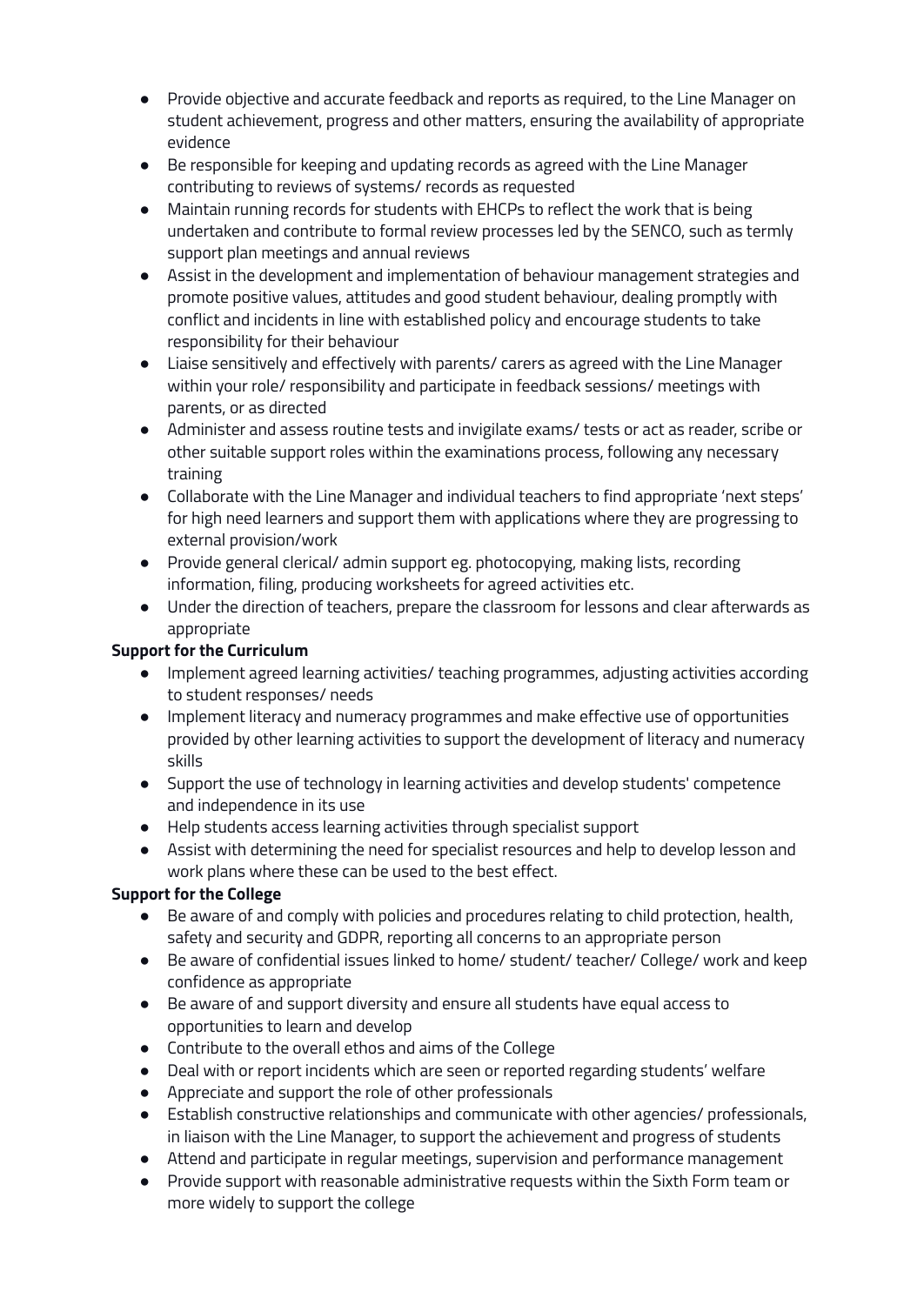- Recognise your strengths and areas of expertise and use these to advise and support others
- Undertake planned supervision of students out of core learning hours, such as at open evening events or other occasions
- Supervise students on visits, trips and out of College activities as required
- Support and participate in whole College events and meetings

### **Continuing Professional Development**

- Take responsibility for personal professional development in conjunction with the Line Manager, keep up-to-date with research and developments related to College efficiency which may lead to improvements in the day-to-day running of the College;
- Undertake any necessary professional development as identified by KPIs or the Performance Development Review cycle taking full advantage of any relevant training and development available.

### **Safeguarding**

- Be fully aware of and understand the duties and responsibilities arising from the College's Safeguarding Policy
- Ensure that your line manager is made aware and kept fully informed of any concerns that you may have about safeguarding and/ or child protection.

#### **Other**

● Carry out any other duties as may be required from time to time at the direction of the Senior Leadership team and the Principal.

### **Variation to this Job Description**

This is a description of the job as it is at present, and is current at the date of issue. The job description will be reviewed and updated as necessary to ensure that appropriate revisions are incorporated and that it relates to the job to be performed. This process is carried out through discussions with Management. You are expected to participate fully in this review and, following discussion, update your job description as is considered necessary or desirable.

### **Person Specification**

- Committed to supporting the distinctive nature of Ada's mission, digital specialism and culture
- Relevant professional experience and/ or qualifications
- Good levels of literacy and numeracy to confidently support students with literacy and also with numeracy at levels 2 and 3
- Strong communication skills, to be able to work with a range of learners and other stakeholders, including parents/carers and teaching staff
- Experience and/or expertise in successfully supporting students with complex learning needs
- Competence with IT packages generally used in the classroom
- Recent and relevant professional development
- Willingness to further develop professional skill
- Ability to challenge, motivate and empower students
- Ability to recognise the needs of students and raise standards
- Ability to manage resources efficiently
- Genuine enjoyment of working with young people
- Commitment to inclusion for all
- Excellent communication, interpersonal and organisational skills
- Committed to working constructively as part of a team, understanding classroom roles and responsibilities and your position within these
- Committed to supporting and promoting the extra-curricular life of the College
- Boundless enthusiasm and a positive outlook
- Capacity to work very hard under pressure and to meet all deadlines set